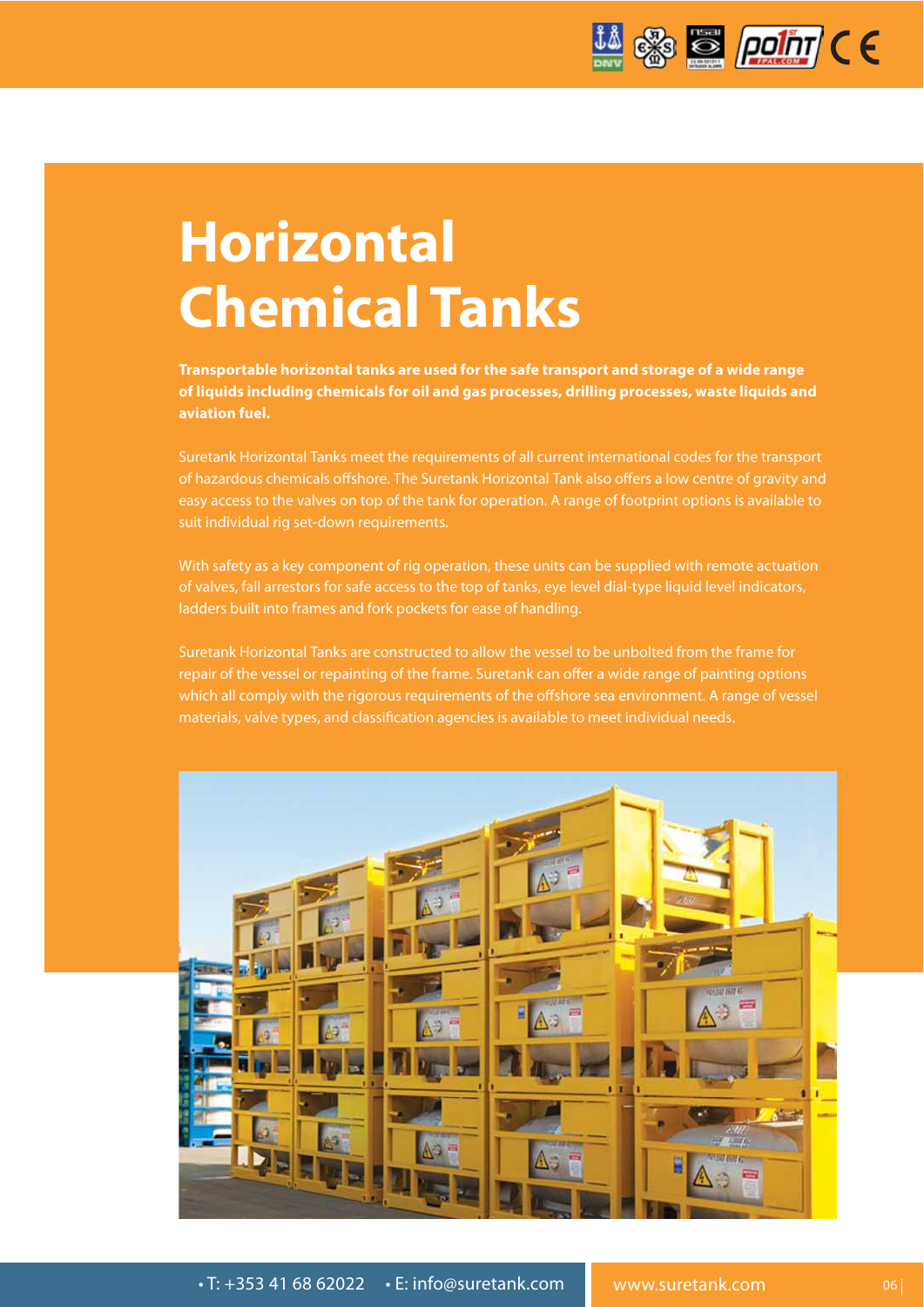### **Horizontal Chemical Tanks**





 $\frac{1}{1.001}$ 

**NUMBER** 

| <b>Capacity</b> | <b>Frame Size (in mm)</b> |      |      |  | 10430KG<br>NG M<br>Taot |  |
|-----------------|---------------------------|------|------|--|-------------------------|--|
| <b>Nominal</b>  |                           | W    | н    |  | PAVIDAD<br>8330 KG      |  |
| 2273 Litres     | 2150                      | 1900 | 2085 |  |                         |  |
| 2900 Litres     | 2150                      | 1900 | 2331 |  |                         |  |
| 4000 Litres     | 2200                      | 2000 | 2475 |  |                         |  |
| 4800 Litres     | 2850                      | 1850 | 2337 |  |                         |  |
| 8000 Litres     | 2991                      | 2438 | 2591 |  |                         |  |





W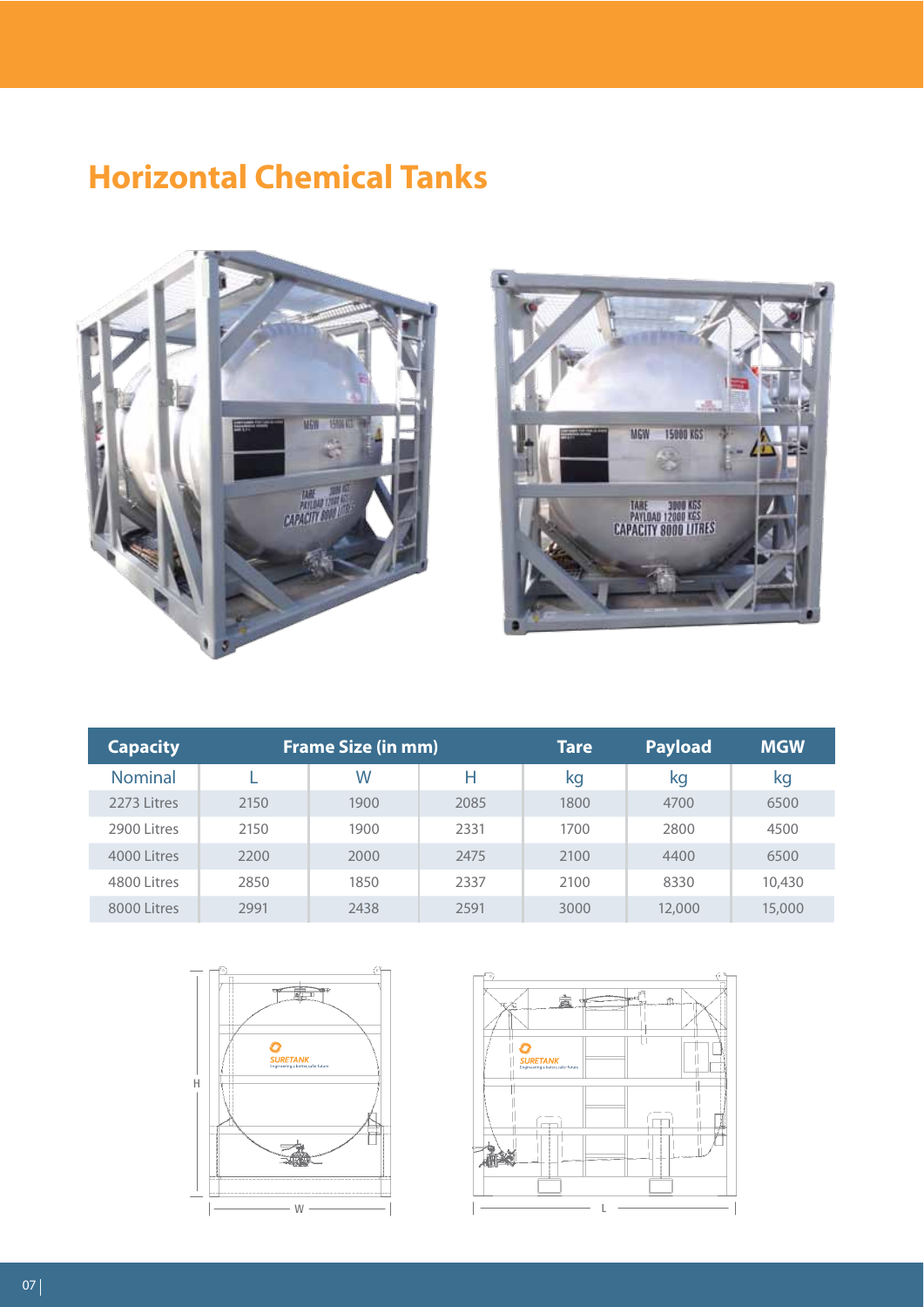# **Vertical Chemical Tanks**

**In the world of oil exploration, increasingly complex operations require a wide range of chemical solutions. Suretank can provide the transport solution for these important cargoes.** 

Key to Suretank's chemical transport range is its vertical tank designs. Offering capacities from 500L to 66,000L options are available to use the tanks for both transport and storage requirements. Materials of construction, valve types and vessel capacity can all be chosen to suit the client's individual requirements.

Smaller footprint, easy of discharge and improved cleaning are the key advantages offered by this design.

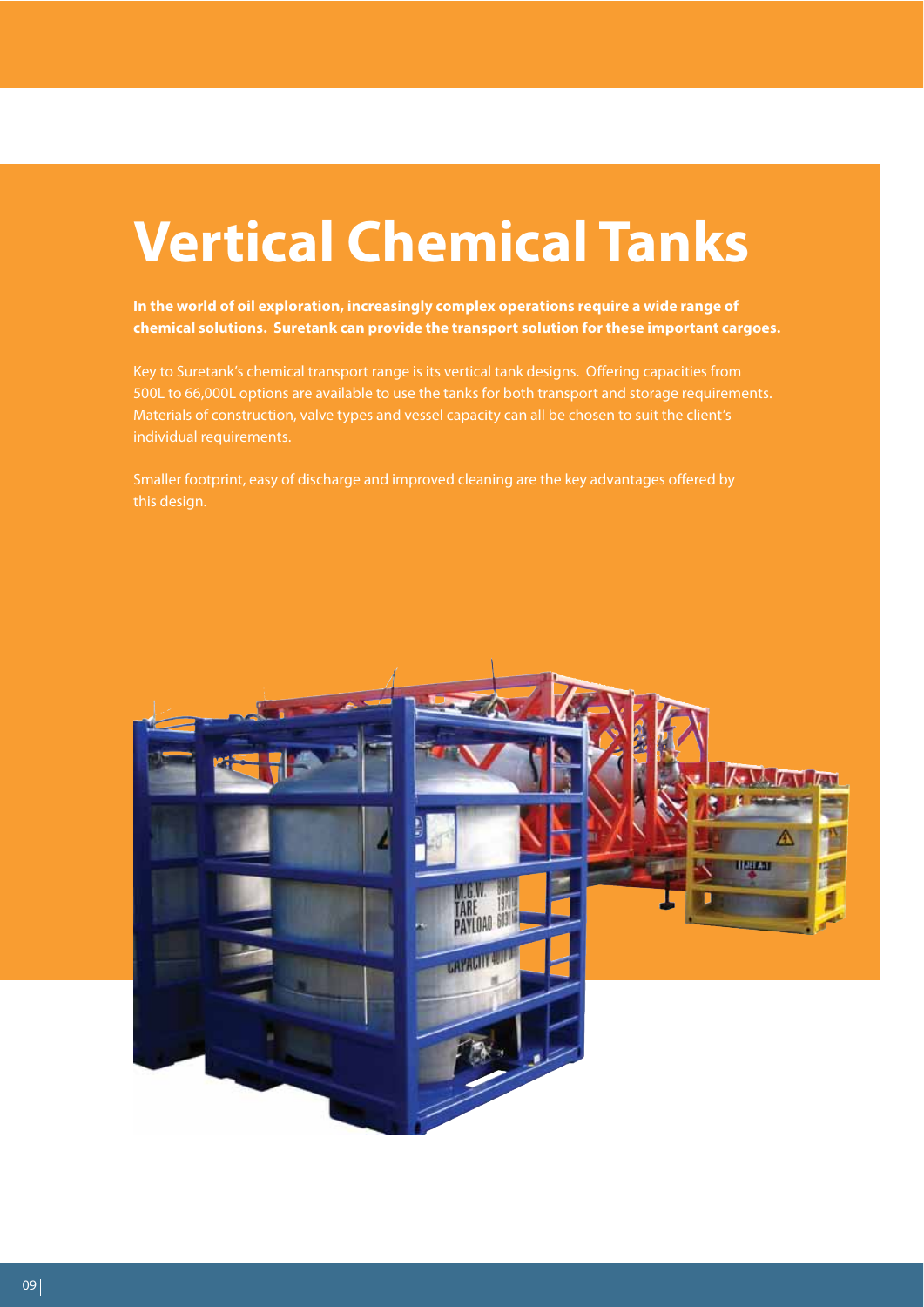

#### **Vertical Chemical Tanks**